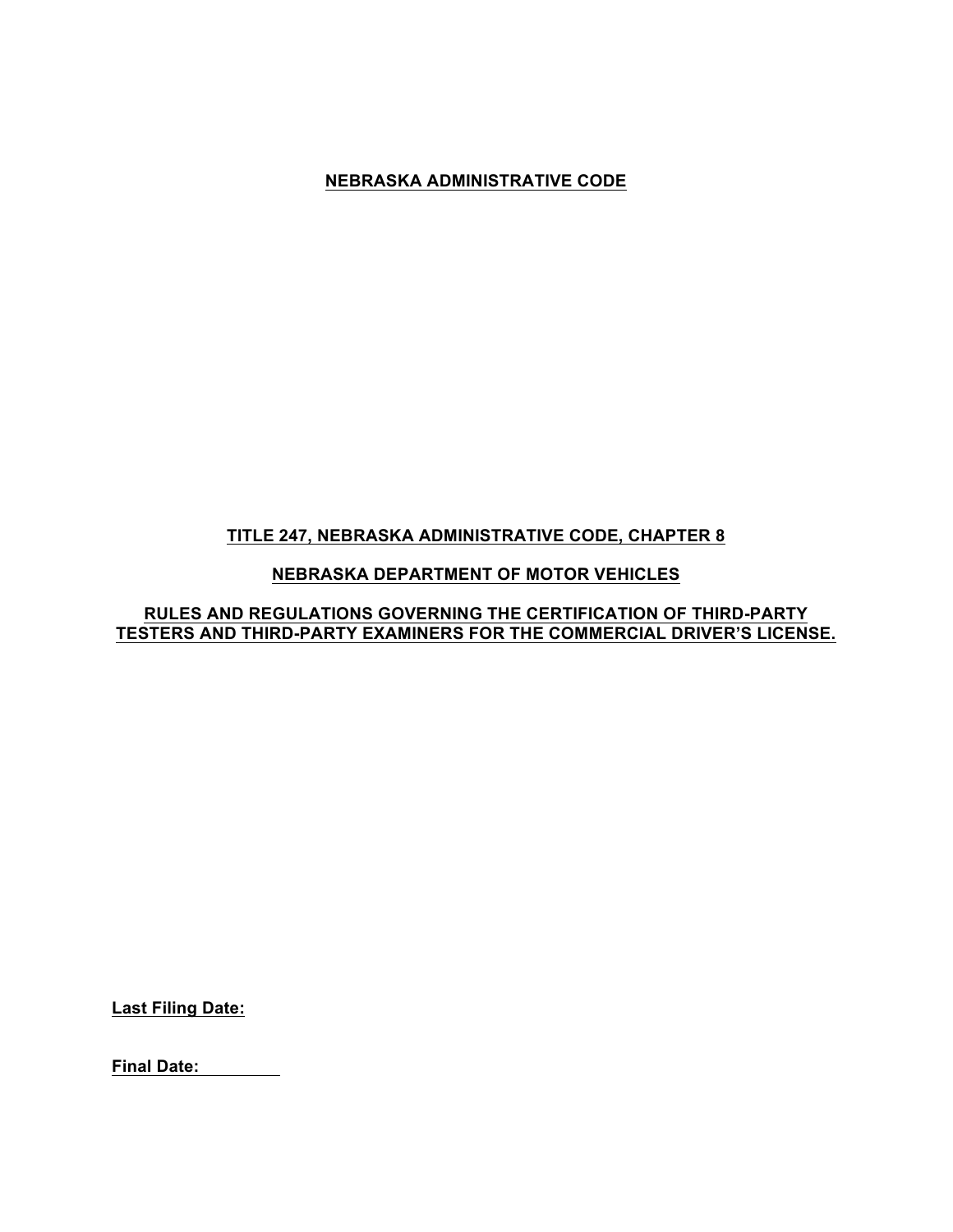# **TITLE 247 NEBRASKA DEPARTMENT OF MOTOR VEHICLES**

# **CHAPTER 8 RULES AND REGULATIONS GOVERNING THE CERTIFICATION OF THIRD-PARTY TESTERS AND THIRD-PARTY EXAMINERS FOR THE COMMERCIAL DRIVER'S LICENSE.**

#### **ALPHABETICAL TABLE OF CONTENTS**

| <b>Subject of Title</b>                                                                             | <b>Statutory Authority</b>                              | <b>Code Section</b> |
|-----------------------------------------------------------------------------------------------------|---------------------------------------------------------|---------------------|
| Appeal                                                                                              | § 60-4,158, § 84-913 to 920;<br>53 NAC 4                | 015                 |
| <b>Certification of Third-Party Testers</b>                                                         | $\S$ 60-4,158, $\S$ 60-462.01                           | 003                 |
| Definitions                                                                                         | $\S$ 60-4,158, $\S$ 60-480, $\S$ 60-<br>4,131, § 75-364 | 002                 |
| Denial, Refusal to Renew, Suspension or<br><b>Revocation of Third-Party Examiner</b><br>Certificate | $\S$ 60-4,158, $\S$ 60-462.01                           | 011                 |
| Denial, Refusal to Renew, Suspension or<br><b>Revocation of Third-Party Tester</b><br>Certificate   | $\S$ 60-4,158, $\S$ 60-462.01                           | 004                 |
| Incomplete or Deficient Applications                                                                | $§$ 60-4,158                                            | 014                 |

| Notification                                              | $$60-4,158$                   | 008 |
|-----------------------------------------------------------|-------------------------------|-----|
| Records, Inspections and Retesting                        | $§$ 60-4,158                  | 007 |
| Renewals of Third-Party Examiner Certificates             | $$60-4,158$                   | 010 |
| Renewals of Third-Party Tester Certificates               | $§$ 60-4,158                  | 005 |
| Schedule of Fees for Third-Party Tester<br>Certificates   | $$60-4,158$                   | 006 |
| Scope                                                     | $$60-4,158$                   | 001 |
| <b>Third-Party Examiner Certification</b>                 | § 60-4,158, § 60-462.01       | 009 |
| <b>Training Course Approval</b>                           | $\S$ 60-4,158, $\S$ 60-462.01 | 013 |
| <b>Training Requirements for Third-Party</b><br>Examiners | $\S$ 60-4,158, $\S$ 60-462.01 | 012 |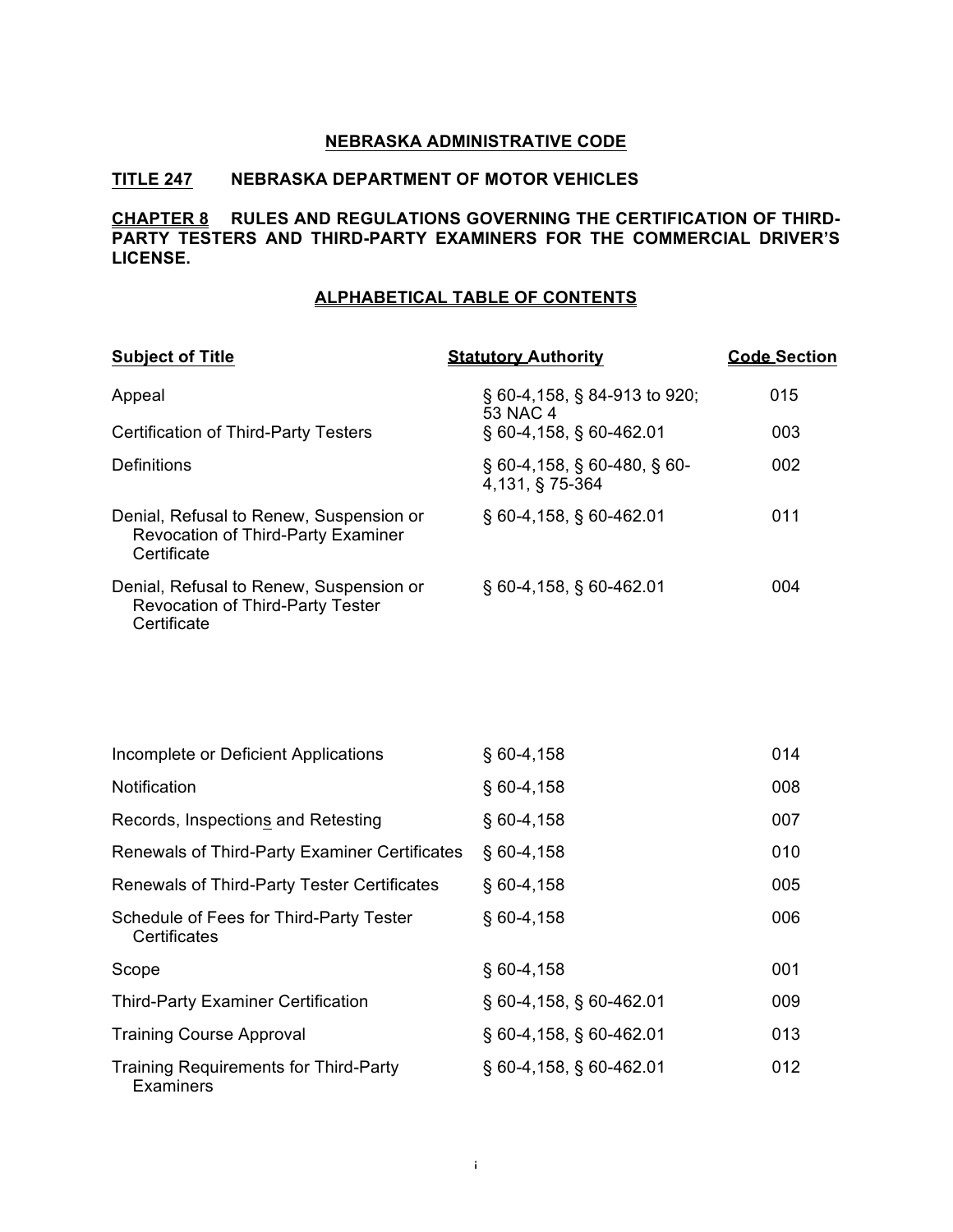# **TITLE 247 NEBRASKA DEPARTMENT OF MOTOR VEHICLES**

# **CHAPTER 8 RULES AND REGULATIONS GOVERNING THE CERTIFICATION OF THIRD-PARTY TESTERS AND THIRD-PARTY EXAMINERS FOR THE COMMERCIAL DRIVER'S LICENSE.**

#### **NUMERICAL TABLE OF CONTENTS**

| <b>Subject of Title</b>                                                                             | <b>Statutory Authority</b>                                          | <b>Code Section</b> |
|-----------------------------------------------------------------------------------------------------|---------------------------------------------------------------------|---------------------|
| Scope                                                                                               | $§$ 60-4,158                                                        | 001                 |
| <b>Definitions</b>                                                                                  | $\S$ 60-4,158, $\S$ 60-480, $\S$ 60-<br>4,131, § 60-4,173, § 75-364 | 002                 |
| <b>Certification of Third-Party Testers</b>                                                         | § 60-4,158, § 60-462.01                                             | 003                 |
| Denial, Refusal to Renew, Suspension or<br><b>Revocation of Third-Party Tester</b><br>Certificate   | § 60-4,158, § 60-462.01                                             | 004                 |
| Renewals of Third-Party Tester Certificates                                                         | $§$ 60-4,158                                                        | 005                 |
| Schedule of Fees for Third-Party Tester<br>Certificates                                             | $§$ 60-4,158                                                        | 006                 |
| Records, Inspections and Retesting                                                                  | $§$ 60-4,158                                                        | 007                 |
| Notification                                                                                        | $§$ 60-4,158                                                        | 008                 |
| <b>Third-Party Examiner Certification</b>                                                           | § 60-4,158, § 60-462.01                                             | 009                 |
| Renewals of Third-Party Examiner Certificates                                                       | $§$ 60-4,158                                                        | 010                 |
| Denial, Refusal to Renew, Suspension or<br><b>Revocation of Third-Party Examiner</b><br>Certificate | § 60-4,158, § 60-462.01                                             | 011                 |
| <b>Training Requirements for Third-Party</b><br>Examiners                                           | § 60-4,158, § 60-462.01                                             | 012                 |
| <b>Training Course Approval</b>                                                                     | $\S$ 60-4,158, $\S$ 60-462.01                                       | 013                 |
| Incomplete or Deficient Applications                                                                | $§$ 60-4,158                                                        | 014                 |
| Appeal                                                                                              | § 60-4,158; § 84-913 to 920;<br>53 NAC 4                            | 015                 |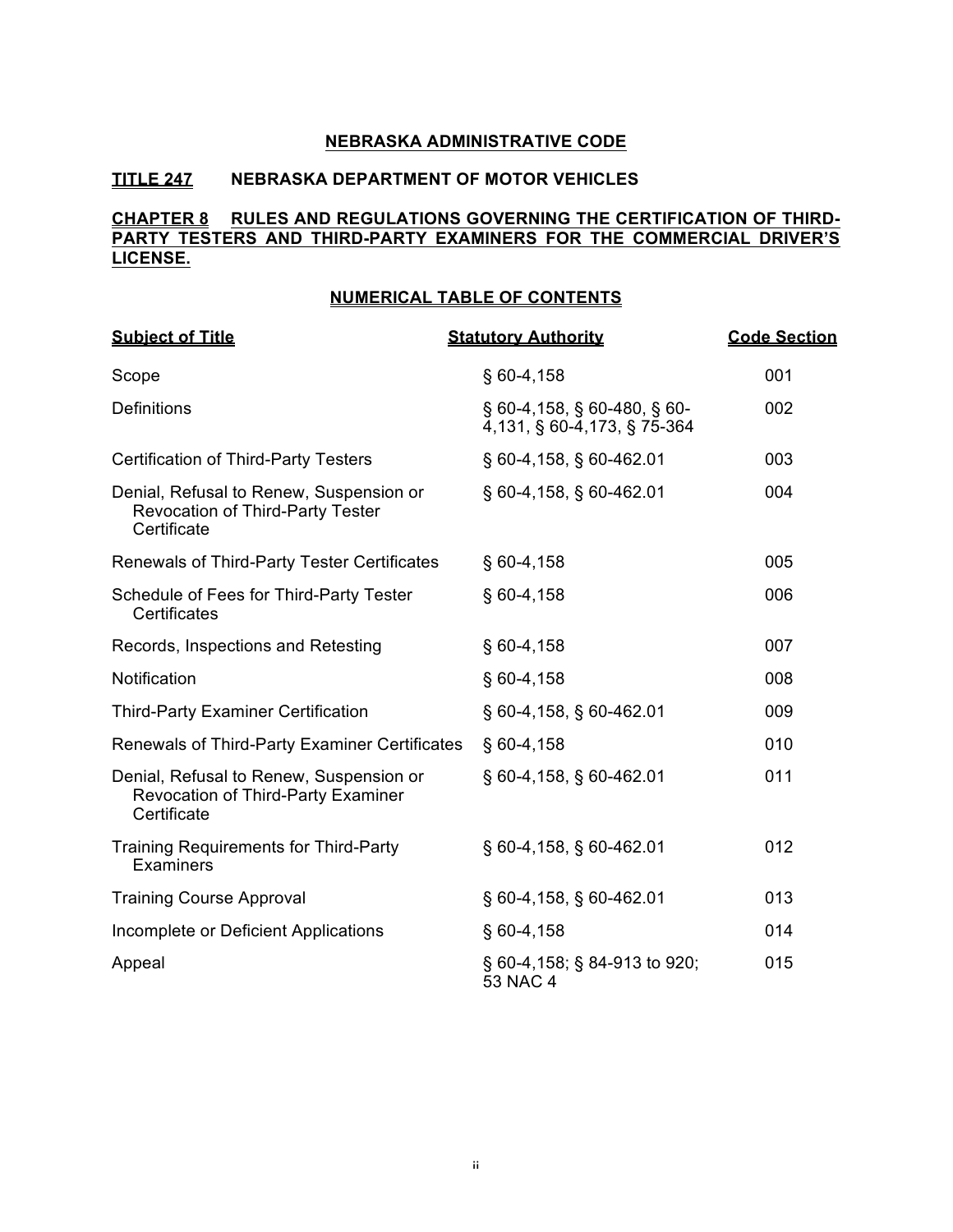### **TITLE 247 CHAPTER 8**

#### **Nebraska Department of Motor Vehicles**

#### **APPROVAL DATE:**

**CHAPTER 8 RULES AND REGULATIONS GOVERNING THE CERTIFICATION OF THIRD-PARTY TESTERS AND THIRD-PARTY EXAMINERS FOR THE COMMERCIAL DRIVER'S LICENSE.**

#### **001 SCOPE.**

**001.01 Applicability.** These rules and regulations apply to the following entities and individuals:

**001.01A** Any Third-Party Tester as defined in these rules and regulations;

**001.01B** Any Third-Party Examiner as defined in these rules and regulations; and,

**001.01C** Any entity or person offering a training course to qualify an individual for certification as a Third-Party Examiner.

**001.02 Incorporation by Reference.** The following regulations and standards are adopted, promulgated and incorporated in these rules and regulations by reference:

**001.02A** Title 247 NAC Chapter 16, and the federal regulations and standards incorporated therein, governing the administration of the commercial driver's license program, as amended; and,

**001.02B** Federal Motor Carrier Safety Administration (FMCSA) regulations 49 CFR Parts 383 and 384, Commercial Driver's License Standards; Requirements and Penalties, as amended, pursuant to Neb.Rev.Stat. § 60-462.01.

**001.02C** Title 53 NAC Chapter 4 of the Nebraska Department of Justice, Attorney General's Model Rules.

#### **002 DEFINITIONS.**

**002.01 Approved training course** means a training course approved by the Department for the training of Third-Party Examiners.

**002.02 Class A combination vehicle** means any combination of motor vehicles and towed vehicles with a gross vehicle weight rating of more than twenty-six thousand (26,000) pounds if the gross vehicle weight rating of the vehicles being towed are in excess of ten thousand (10,000) pounds.

**002.03 Class A testing certification** means certification by the Department authorizing a Third-Party Tester or Third-Party Examiner to administer skills tests for drivers of Class A, Class B, or Class C commercial motor vehicles.

**002.04 Class B heavy straight vehicle** means any single commercial motor vehicle with a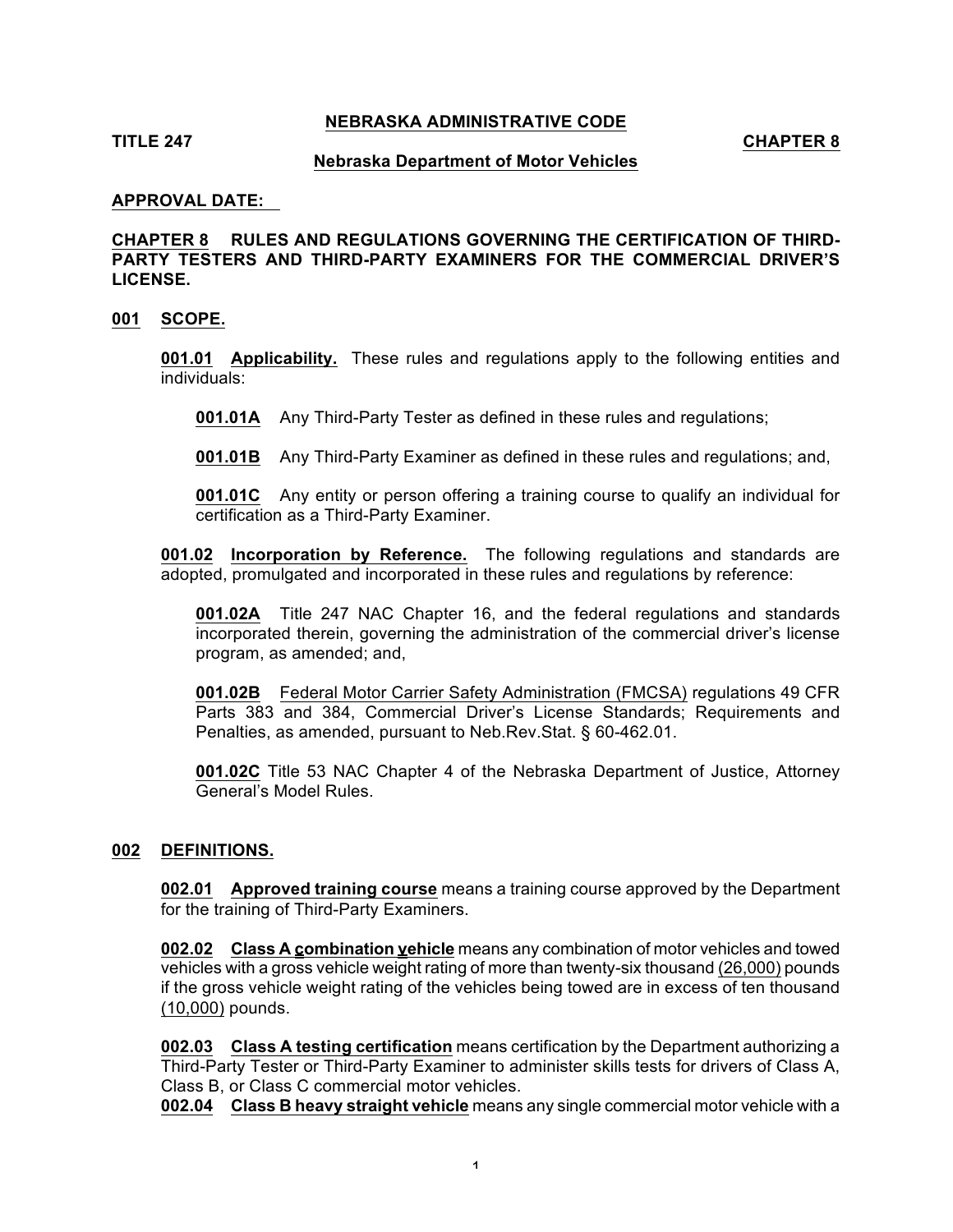gross vehicle weight rating of twenty-six thousand one (26,001) pounds or more or any such commercial motor vehicle towing a vehicle with a gross vehicle weight rating not exceeding ten thousand (10,000) pounds.

**002.05 Class B testing certification** means certification by the Department authorizing a Third-Party Tester or Third-Party Examiner to administer skills tests for drivers of Class B or Class C commercial motor vehicles.

**002.06 Class C small vehicle** means any single commercial motor vehicle with a gross vehicle weight rating of less than twenty-six thousand one (26,001) pounds or any such commercial motor vehicle towing a vehicle with a gross vehicle weight rating not exceeding ten thousand (10,000) pounds comprising (i) motor vehicles designed to transport sixteen (16) or more passengers, including the driver; and (ii) motor vehicles used in the transportation of hazardous materials and required to be placarded pursuant to Neb.Rev.Stat. § 75-364.

**002.07 Class C testing certification** means certification by the Department authorizing the Third-Party Tester or Third-Party Examiner to administer skills tests for drivers of Class C small vehicles.

**002.08 CDL** means Commercial Driver's License as defined in § 60-480.

## **002.09 CLP** means Commercial Learner's Permit as defined in § 60-480.

**002.10 Commercial motor vehicle or CMV** means a motor vehicle or combination of motor vehicles used in commerce to transport passengers or property if the motor vehicle:

**002.10A** has a gross combination weight rating or gross combination weight of 11,794 kilograms or more (26,001 pounds or more) inclusive of a towed unit or units with a gross vehicle weight rating or gross vehicle weight of more than 4,536 kilograms (10,000 pounds);

**002.10B** has a gross vehicle weight rating or gross vehicle weight of 11,794 or more kilograms (26,001 pounds or more);

**002.10C** is designed to transport 16 or more passengers, including the driver; or

**002.10D** is of any size and is used in the transportation of materials found to be hazardous for the purposes of the Federal Hazardous Materials Transportation Act and which require the motor vehicle to be placarded under the Federal Hazardous Material Regulations 49 CFR part 172, subpart F or 42 CFR part 73.

**002.11 Conviction** means an unvacated adjudication of guilt, or a determination that a person has violated or failed to comply with the law in a court of original jurisdiction or by an authorized administrative tribunal, an unvacated forfeiture of bail or collateral deposited to secure the person's appearance in court, a plea of guilty or nolo contendere accepted by the court, the payment of a fine or court cost, or violation of a condition of release without bail, regardless of whether or not the penalty is rebated, suspended, or probated.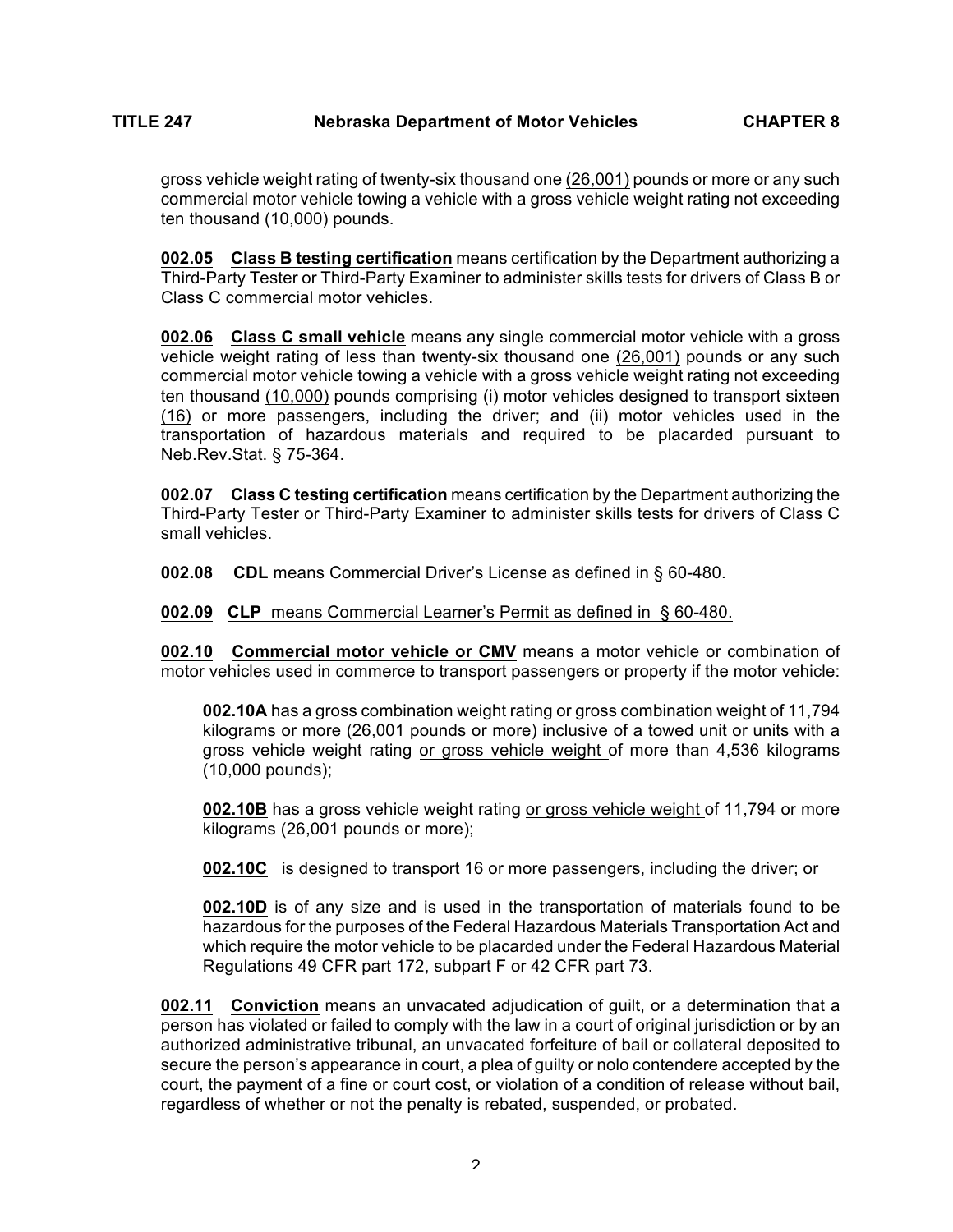**002.12 Department** means the Nebraska Department of Motor Vehicles.

**002.13 Director** means the Director of the Department of Motor Vehicles.

**002.14 Disqualification** means the withdrawal of a CDL or CLP as provided in Neb. Rev. Stat. § 60-4,131 and also the withdrawal of a CDL or CLP by administrative action as provided in Neb. Rev. Stat. §§ 60-4,167.02 or 60-4,168 through 60-4,270.

**002.15 Driver training school means** a business enterprise conducted by an individual, association, partnership, limited liability company, or corporation or a public or private educational facility which educates or trains persons to operate motor vehicles and which charges consideration or tuition for such service or materials.

**002.16 Driving a commercial motor vehicle while under the influence of alcohol** means committing any one (1) or more of the following acts in a CMV: driving a CMV while the person's alcohol concentration is 0.04 or more; driving under the influence of alcohol, as prescribed by State law; or refusal to undergo such testing as is required by any State or jurisdiction in the enforcement of 49 CFR  $\S$  383.51 (b) or  $\S$  392.5 (a) (2).

**002.17 Employer** means any person, including the United States, a state, or a political subdivision of a state, which owns or leases a commercial motor vehicle or assigns employees to operate a commercial motor vehicle.

**002.18 FMCSA** means the Federal Motor Carrier Safety Administration.

**002.19 Employee** means any person who works a minimum of 30 hours per week from Monday through Sunday and is on the payroll of a Third-Party Tester, and excludes an independent contractor.

**002.20 Skills test** means a testby a CLP holder applying for a CDL that is required to be successfully completed prior to the issuance of a CDL.

**002.21 Third Party Examiner** means a person employed by a Third Party Tester who is authorized by the Department to administer CDL skills tests specificed in 49 CFR Part 383 and pursuant to Neb.Rev.Stat. 60-4,158.

**002.22 Third-Party Examiner applicant** means the individual who applies to the Department to obtain or renew a Third-Party Examiner certificate.

**002.23 Third-Party Tester** means a person, including, but not limited to, another State, a motor carrier, a private driver training facility or other private institution, or a department, agency or instrumentality of a local government, authorized by the Department to employ skills test examiners to administer the CDL skills tests specified in 49 CFR Part 383 and pursuant to Neb.Rev.Stat. 60-4,158.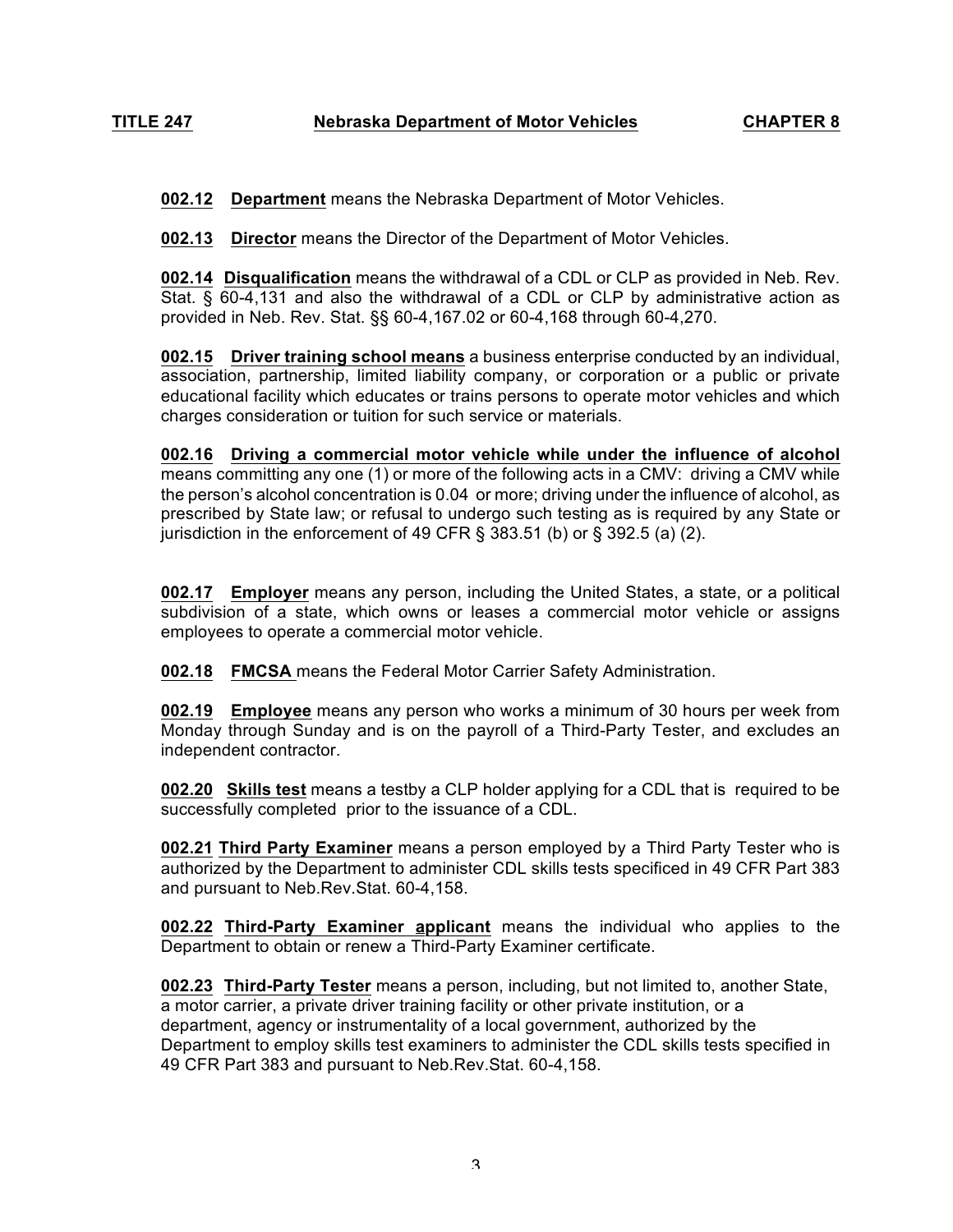**002.24 Third-Party Tester applicant** means the individual or entity making application for the purpose of acquiring or renewing a Third-Party Tester certificate.

**002.25 Training course applicant** means the sponsor of a training course making application for approval of the Training Course.

# **003 CERTIFICATION OF THIRD-PARTY TESTERS.**

**003.01 Certificate.** A Third-Party Tester, before administering in or attempting to administer skills testing, shall hold a certificate issued or renewed by the Department authorizing the Third-Party Tester to engage in skills testing for a CDL.

**003.02 Requirements for Certification.** To have a certificate issued, renewed or remain in effect, the Third-Party Tester shall demonstrate it meets the following requirements:

**003.02A** Be a person, including, but not limited to, another State, a motor carrier, a private driver training facility or other private institution, or a department, agency or instrumentality of a local government, authorized by the Department to employ skills test examiners to administer the CDL skills tests specified in 49 CFR Part 383 and pursuant to Neb.Rev.Stat. 60-4,158;

**003.02B** Ensure that each Third-Party Examiner who conducts the driving skills test is certified in accordance with 009 of these rules and regulations;

administers at a minimum six (6) skills test per year;

**003.02C** Third-Party Testers that are not government entities are required to initiate and maintain a \$25,000 bond to pay for re-testing drivers in the event that the third party tester or one or more of its examiners is involved in fraudulent activities related to conducting skills testing for applicants for a CDL;

**003.02D** Designate an individual authorized to act on behalf of the third party as the Third-Party Tester's contact person with the Department;

**003.02E** Continuously maintain a place of business which includes at least one (1) permanent, regularly occupied structure within the State of Nebraska;

**003.02F** Must only use Department certified Third-Party Examiners;

**003.02G** Require all Third-Party Examiners to have a nationwide criminal background check prior to certification; and,

**003.02H** Must require all Third-Party Examiners to attend a DMV-approved training course at a minimum of every four (4) years.

**003.03 Application for Certification.** If a certificate or renewal of a certificate is desired, the Third-Party Tester shall: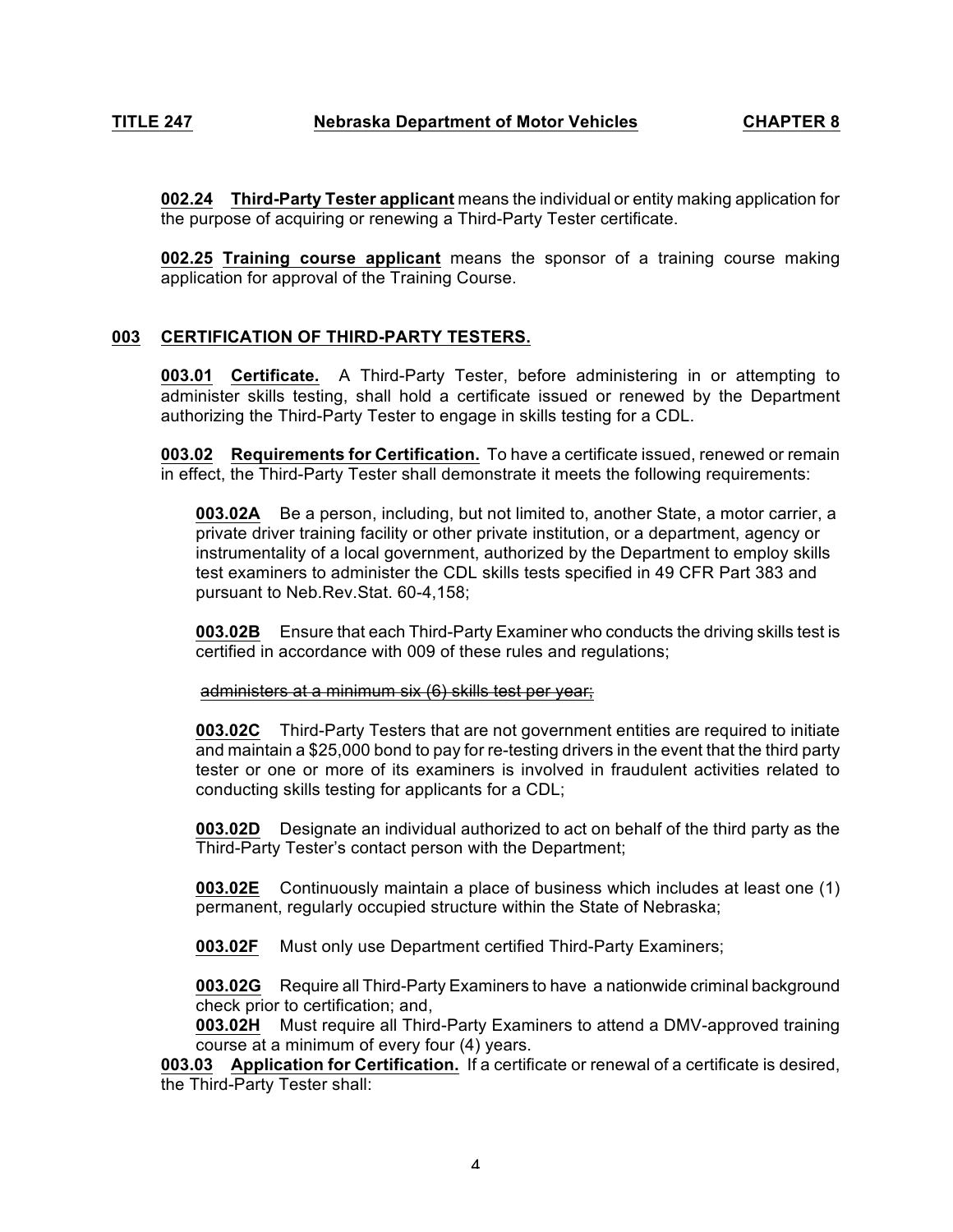**003.03A** Submit a completed application form, DMV 06-52, to the Department and include at a minimum, the following:

**003.03A1** The legal name, current address and telephone number of the Third-Party Tester's principal office or headquarters in Nebraska;

**003.03A2** The name, title, current address, and telephone number, and e-mail address of the individual who has been designated the applicant's contact person with the Department;

**003.03A3** The name, date of birth, driver's license number, email address, phone number and current home address of those full-time, payroll employees who are certified by the Department as Third-Party Examiners;

**003.03A4** The address of each Nebraska location where the applicant intends to conduct the skills test and a description of the off-road facilities as well as a map and written description of the test route (not to exceed one (1) test route per Third-Party Examiner) that will be used for the on-road portion of the skills test;

**003.03A5** The name, date of birth, driver's license number, email address, phone number and current home address of those employees who desire certification by the Department as Third-Party Examiners; and,

**003.03A6** Signature of the applicant or his or her designated representative certifying that the information included in the application is true and accurate.

**003.03B Fee.** Enclose a check or money order made out to the Department of Motor Vehicles for the \$100.00 fee with the completed application; and,

**003.03C Agreement.** Complete a Third-Party Tester Agreement with the Department.

**003.03D Surety Bond.** If the Third-Party Tester is not a government entity, submit a \$25,000 bond to be sufficient to pay for re-testing drivers in the event that the Third-Party Tester or one or more of its examiners is involved in fraudulent activities related to conducting skills testing for applicants for a CDL.

**003.04 Pre-approval Inspection.** Upon receipt of a completed application, the Department will conduct an on-site inspection of the location(s) where the third- party intends to conduct the skills test and the proposed test route(s).

**003.05 Approval.** The Department has thirty (30) days after receipt of a completed application for certification to determine if the applicant will be permitted to enter into a Third-Party Tester Agreement with the Department. The Department will approve or deny the application in the form of a written notice to the applicant.

**003.06 Display of Certificate.** Once certified, the Third-Party Tester must display the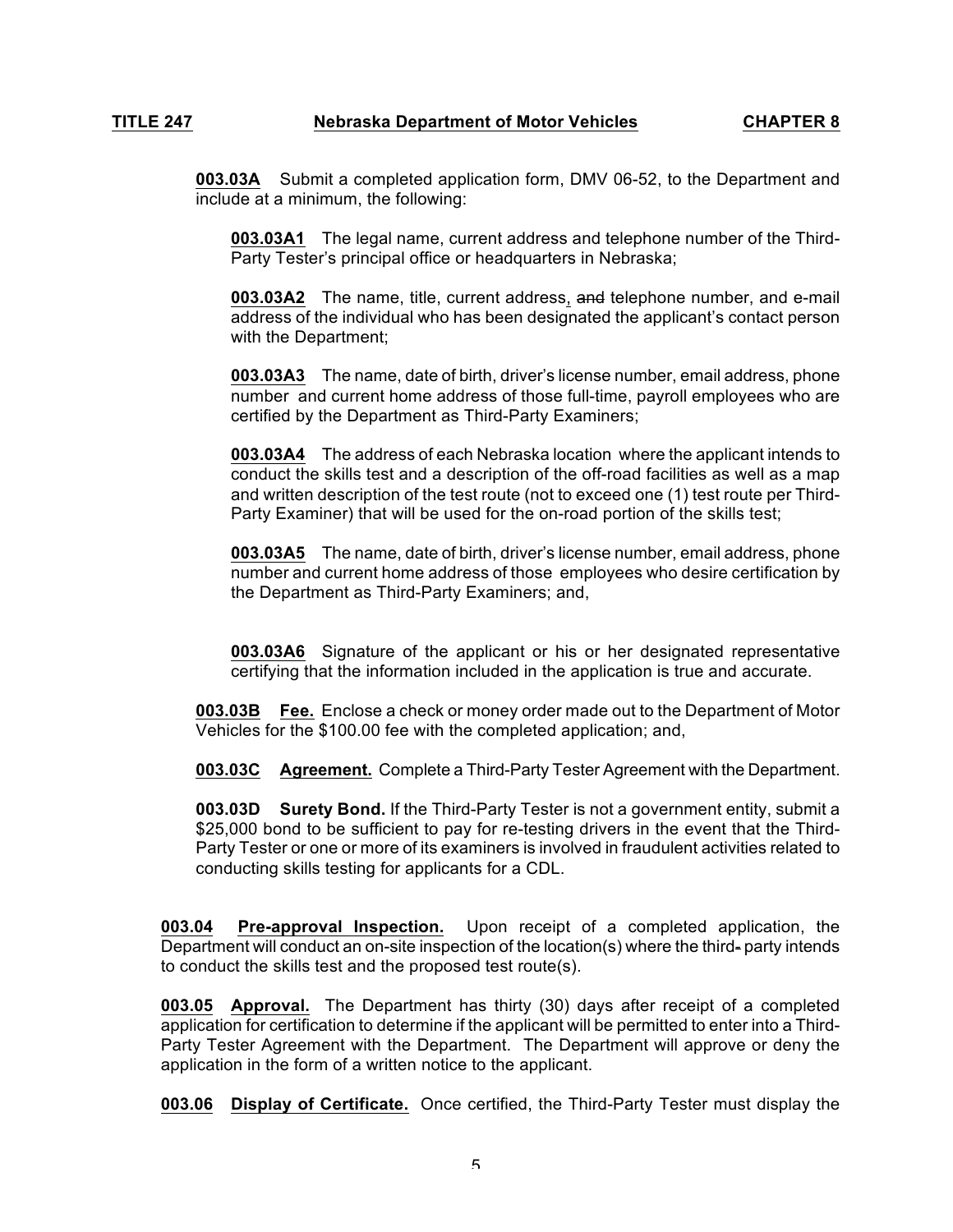certificate prominently in the office of the Third-Party Tester.

**003.07 Term**. The certification to conduct third-party testing shall be valid for two (2) years.

# **004 DENIAL, REFUSAL TO RENEW, SUSPENSION OR REVOCATION OF THIRD-PARTY TESTER CERTIFICATE.**

**004.01 Grounds.** The Department may deny, refuse to renew, suspend or revoke a Third-Party Tester certificate, whether initial or renewed, for any of the following reasons:

**004.01A** Engaging in or attempting to engage in administration of skills testing without a certificate;

**004.01B** Fraud, forgery or misrepresentation in an application;

**004.01C** Failure to provide notice to the Department as required by 008 of these rules and regulations;

**004.01D** Failure to maintain or to permit examinations, inspections, or audits as required by 007 of these rules and regulations;

**004.01E** Failure to pay the fee as required by 006 of these rules and regulations;

**004.01F** Failure at any time to comply with the Motor Vehicle Operator's License Act or the rules and regulations adopted and promulgated by the Department under that Act;

**004.01G** Failure to comply with the terms of the Third-Party Tester Agreement;

**004.01H** Lack of business stability;

**004.01I** Fraud, forgery or falsification of any documents relating to Third-Party Examiners or the skills test;

**004.01J** Failure to provide the Department with the pass/fail results and scores of each applicant tested within three (3) days of the test date pursuant to 008.01B of these rules and regulations;

**004.01K** Failure of the skills test by a CDL driver previously tested by the Third-Party Examiner employed the by the Third-Party Tester on a retest by the Department conducted pursuant to 007.05 of these rules and regulations;

**004.01L** Failure of the Third-Party Examiner to conduct skills test examinations, consisting of ten (10) pre-trip vehicle inspections, ten (10) basic control skills, and ten (10) road tests, of at least ten (10) different applicants per calendar year;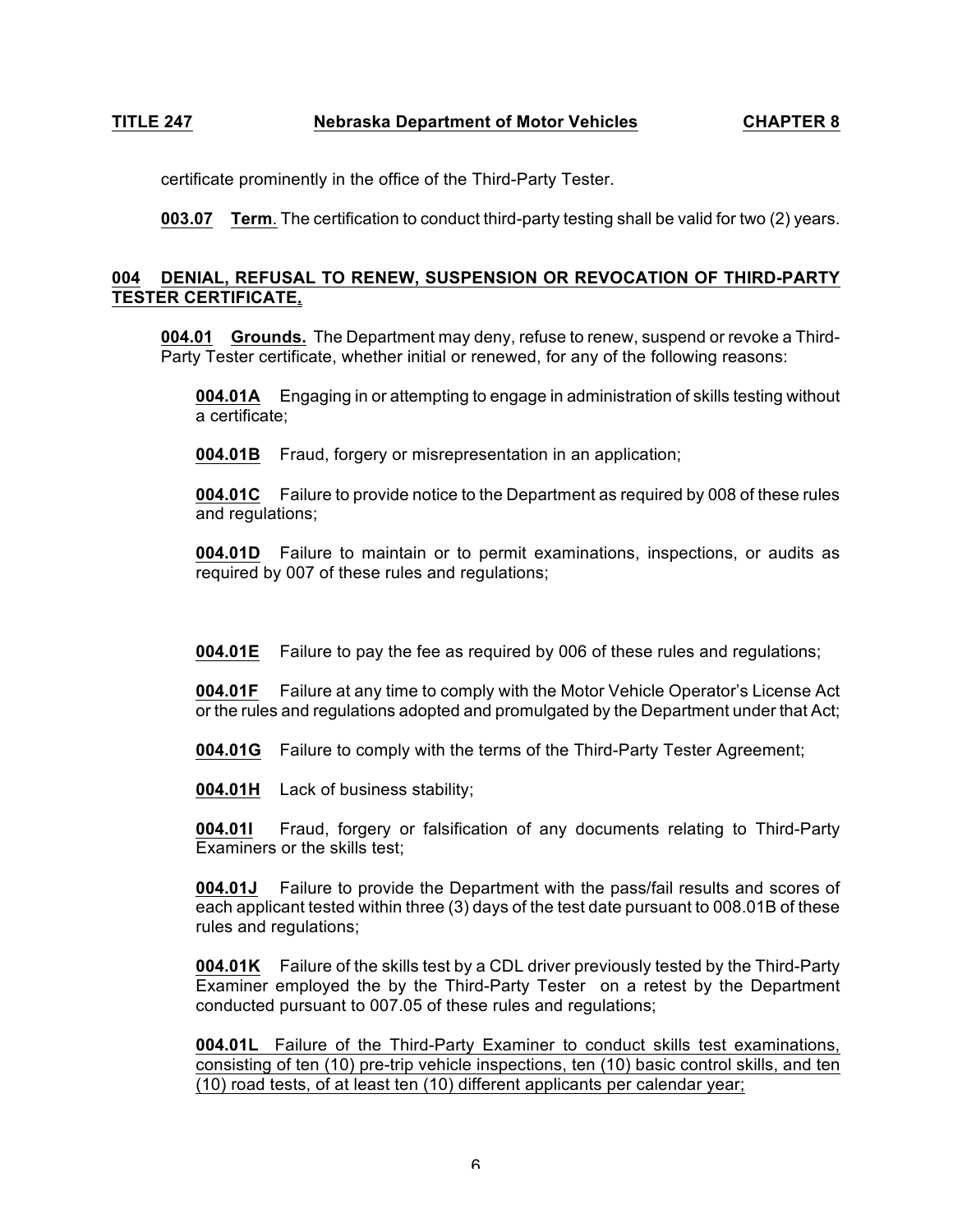**004.01M** Failure to submit a schedule of CDL skills tests to the Department no later than two (2) business days prior to each test;

**004.01N** Failure to require all Third-Party Examiners to successfully complete a refresher training course and examination every four (4) years to maintain their CDL test examiner certification;

**004.01O** Any other cause adversely reflecting on the Third-Party Tester's fitness or capacity to conduct skills testing;

**004.01P** Failure of Third-Party Examiners to pass a nationwide criminal background check. The Department will deny any applicant whose record contains a felony conviction or any convictions involving fraudulent activities within the last ten (10) years;

**004.01Q** Have had no violations noted on the Third-Party Examiners' driving record for which five (5) or more points might be assessed. Additionally, the Third-Party Examiner must have no disqualifications, suspensions or revocations on his or her driving record within the last five (5) years; and,

**004.01R** Third-Party Examiners have had no convictions for driving while under the influence of alcohol or drug offense in connection with motor vehicle use within the previous five (5) years.

# **005 RENEWALS OF THIRD-PARTY TESTER CERTIFICATES.**

**005.01 Expiration.** A certificate will expire on the second anniversary of its effective date unless renewed.

**005.02 Notice.** At least one hundred twenty (120) days prior to expiration, the Department will send to the certified Third-Party Tester at its last known address, a renewal notice which states the following:

**005.02A** The date on which the current certificate expires;

**005.02B** The date by which the renewal application must be received by the Department for the renewal to be issued and mailed before the certificate expires; and,

**005.02C** The amount of the renewal fee.

**005.03** All renewal application forms must be submitted to the Department not less than ninety (90) days prior to the time the previous certification expires. The Department will not be responsible for the timely issuance of any renewal certificate when the application is not received in the requested timeframe.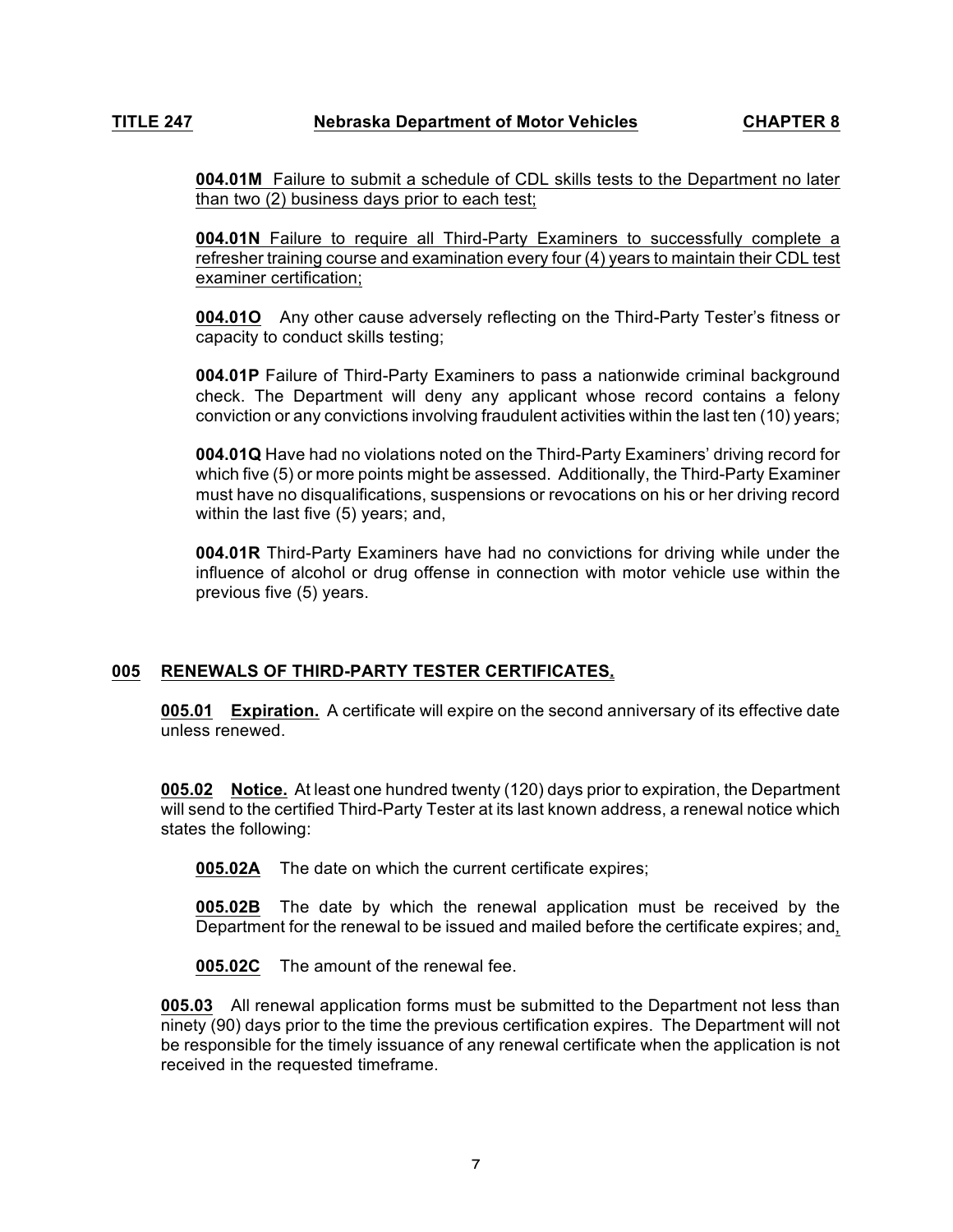#### **006 SCHEDULE OF FEES FOR THIRD-PARTY TESTER CERTIFICATES.**

**006.01 Amount**. For issuance or renewal of a Third-Party Tester certificate, the fee is \$100.00 for each applicant for a Third-Party Tester certificate. The fee is refundable if the application is initially denied by the Department or returned due to incompleteness or deficiency. The fee covers a two-year (2-year) period beginning on the effective date of issuance or renewal thereof.

**006.02 Refunds.** No portion of the fee will be refunded if the certificate is suspended or revoked during the two-year (2-year) period or if the Third-Party Tester otherwise discontinues activity within the State during any portion of the two-year (2-year) period.

## **007 RECORDS, INSPECTIONS AND RETESTING.**

**007.01 Records.** Any Third-Party Tester shall keep the following records at its principal place of business as follows:

007.01A A copy of the Department certificate authorizing the Third-Party Tester to administer a CDL skills testing program for the classes and types of commercial motor vehicles listed;

007.01B A copy of the current Third-Party Tester agreement with the Department;

007.01C A copy of the Third-Party Tester's Department approved road test routes.

**007.01D Third-Party Examiner Record.** Retain, at each approved testing location, a record of each Third-Party Examiner in the employ of each Third-Party Tester at that location. Each record shall be maintained a minimum of two (2) years after the date the Third-Party Examiner leaves the employment of the Third-Party Tester. Each record shall include:

- **007.01D1** A valid "Examiner Identification Card" (including name, residential address, and social security number) indicating that the Examiner has been certified by the Department;
- **007.01D2** A copy of the Third-Party Examiner's current driving record, which must be updated annually;
- **007.01D3** Evidence that the Third-Party Examiner is an employee of the Third-Party Tester; and,
- **007.01D4** A copy of the Third-Party Examiner's training record as outlined in 383.75.

**007.01E Driver Records.** Retain, at each approved testing location, a record of each driver for whom the Third-Party Tester conducts a skills test, whether or not the driver passes or fails the test. Each such record shall be retained for the current year plus the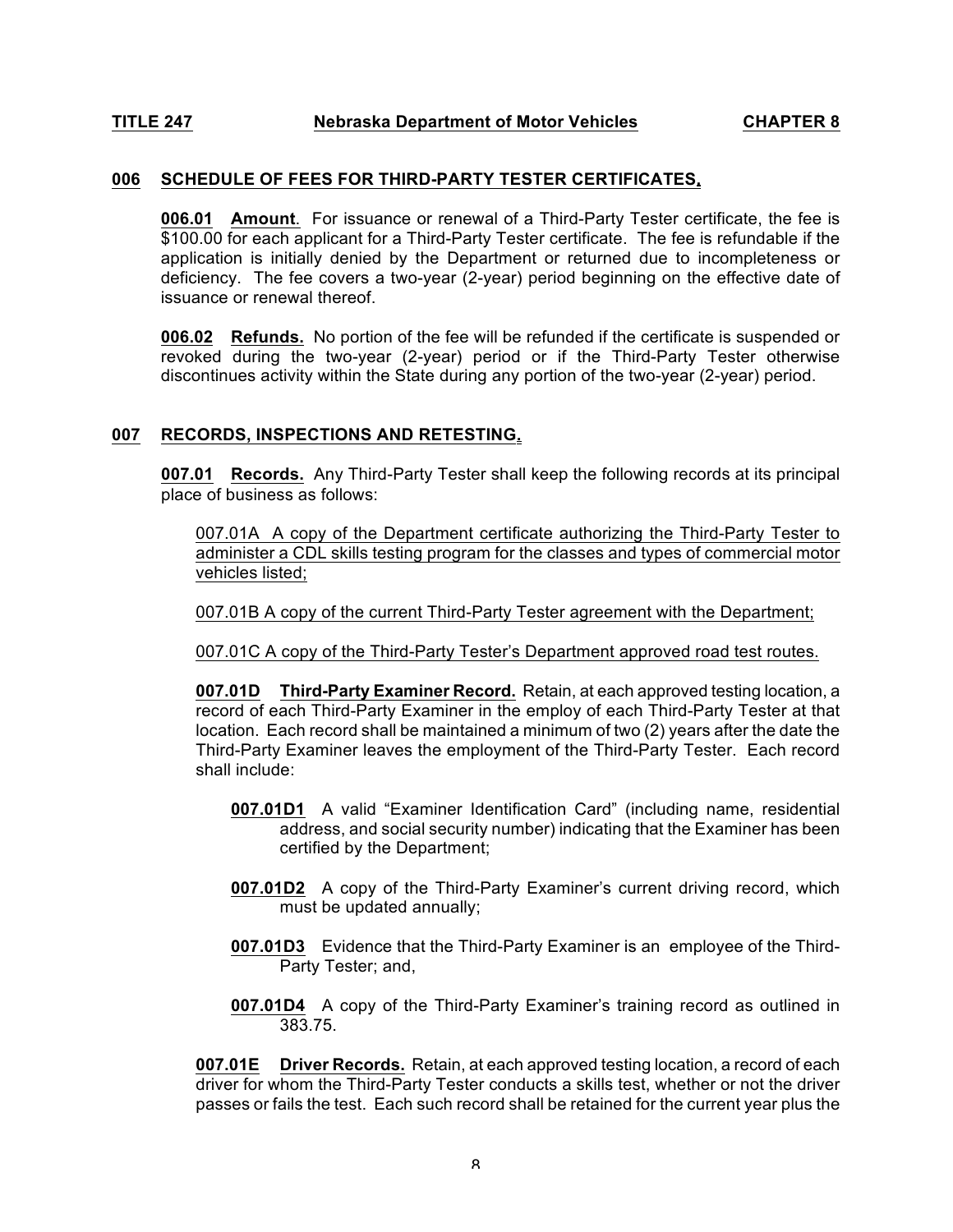two (2) previous calendar years from the date of the test and shall include:

**007.01E1** The complete full name and address of the driver;

**007.01E2** The driver's license number and the name of the state or jurisdiction that issued the CLP held by the driver at the time of the test;

**007.01E3** The test score sheet(s) showing the type of vehicle tested for and the results of the skills test;

**007.01E4** The name and identification number of the Third-Party Examiner conducting the skills test;

**007.01E5** The license plate number of the commercial motor vehicle(s) used to conduct the testing, what type of braking system the vehicle had, transmission type and coupling system, if appropriate; and

**007.01E6** A copy of the signed Notification of Driving Skills Examination form.

**007.02 Random Examinations, Inspections and Audits.** The FMCSA, its representative(s) and the Department may conduct random examinations, inspections and audits of Third-Party Testers with or without prior notice of the following:

**007.02A** The Department will conduct audits overtly and covertly at least every two (2) years to focus on extremely high or low pass rates for Third-Party Testers granted the training and skills testing exception under 49 CFR 383.75 (a)(7).

**007.02B On-Site Inspections.** At least once every two (2) years, the Department will conduct on-site inspections of Third-Party Testers.

**007.02C Observe Testing .** At least once every two (2) years, a representative of the Department shall take the tests actually administered by the Third-Party Tester as if the representative were a test applicant, or retest a sample of drivers who were examined by the Third-Party Tester to compare pass/fail results.

**007.02D Sample Retests.** The Department may retest a sample of CDL holders who were examined by the Third-Party Tester as follows:

**007.02D1** The drivers to be retested in this sample shall be selected by the Department from a list of drivers required to be kept by the Third-Party Tester in 007.01C of these rules and regulations. Sample drivers will be notified of the retesting by the Department by mail at least three (3) weeks prior to the retesting date. If the retesting date is not convenient for the sample driver, a one-time continuance will be granted. In the case of a continuance, the rescheduled retest date must occur within two (2) weeks of the original retest date. Retesting will take place at the Third-Party Tester location. Drivers who fail to show up for this retesting shall have their CDL cancelled by the Department;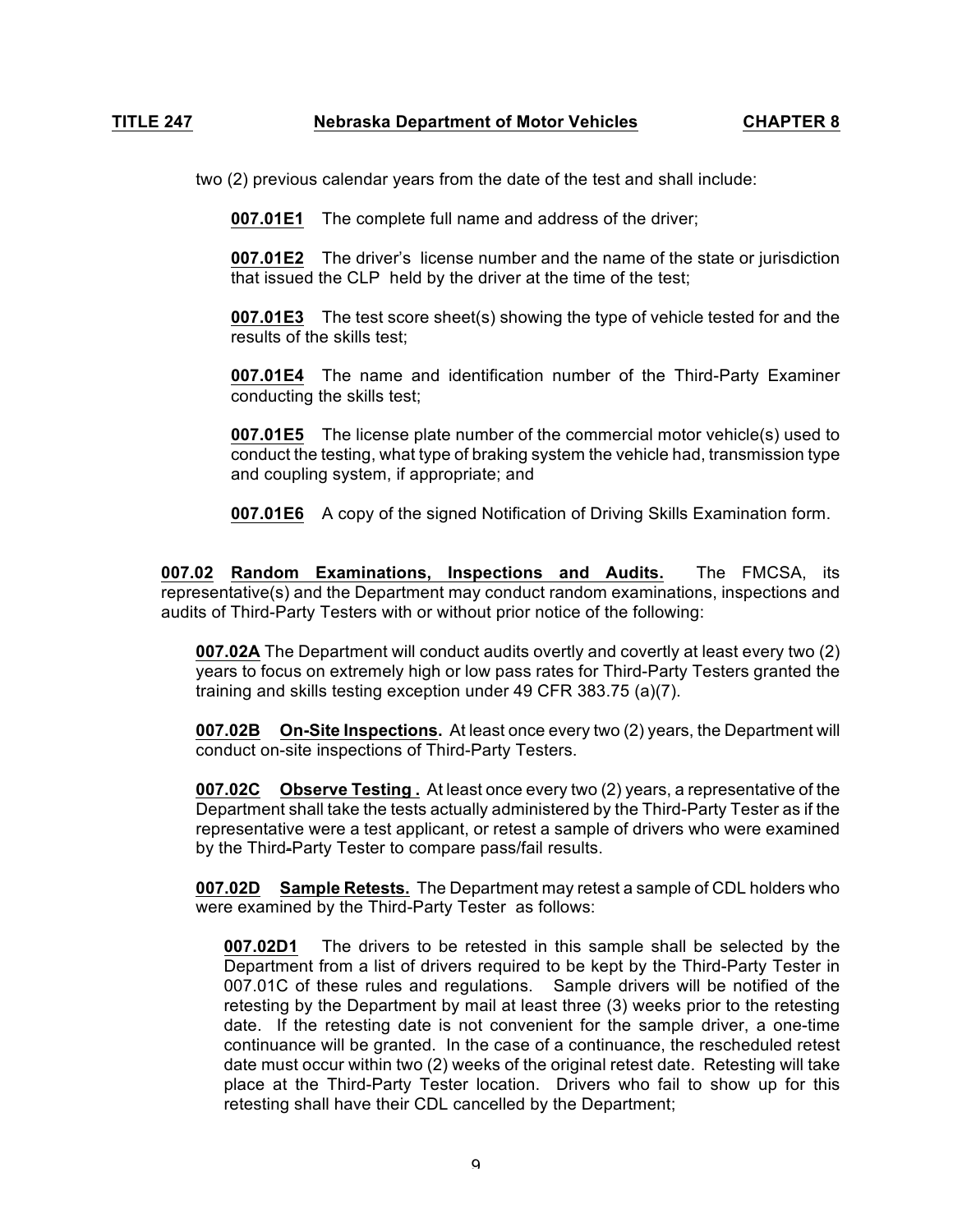**007.02D2** It shall be the responsibility of the Third-Party Tester to provide the appropriate vehicle for these retests;

**007.02D3** Simple failure of the sample retest conducted by the Department representative shall not prejudice a CDL already issued to that driver; and,

**007.02D4** If the driver fails the retest, the auditor may require that the driver be recalled and reexamined at a Department CDL driver licensing location. Failure of the skills retest at the Department location shall result in the cancellation of the CDL and constitutes grounds for suspension or revocation of the Third-Party Tester's certification.

**007.03** A Third-Party Examiner for a Third-Party Tester that is also a Driver Training School is prohibited from administering skills tests to an applicant who was skills- trained by that Third-Party Examiner.

**007.04** The Department will prepare a written review of the results of each inspection and audit and a copy will be provided to the Third-Party Tester.

# **008 NOTIFICATION.**

**008.01 Required Notice.** The Third-Party Tester must notify the Department within the specified period of time of the following by secure electronic means:

008.01A Provide the Department with a two day advance notice of skills test appointments scheduled pursuant to these rules and regulations;

**008.01B** The pass/fail results and scores of all applicants administered skills testing by the Third-Party Examiners employed by the Third-Party Tester. This information must be sent electronically to the Department's third-party testing database within three (3) days of the date of testing;

**008.01C** Any change in the Third-Party Tester's name, legal status or address within ten (10) days of its date of occurrence;

**008.01D** Any change in the Third-Party Examiners employed by the Third-Party Tester or their driving status within ten (10) days of its date of occurrence;

**008.01E** If the Third-Party Tester ceases business operations in Nebraska, the Third-Party Tester shall notify the Department ten (10) days prior to its date of occurrence; and,

**008.01F** If the Third-Party Tester's insurance as required by the Third-Party Tester Agreement is cancelled or altered by the insurance company, the Third-Party Tester shall notify the Department within five (5) days of its date of occurrence. In addition, the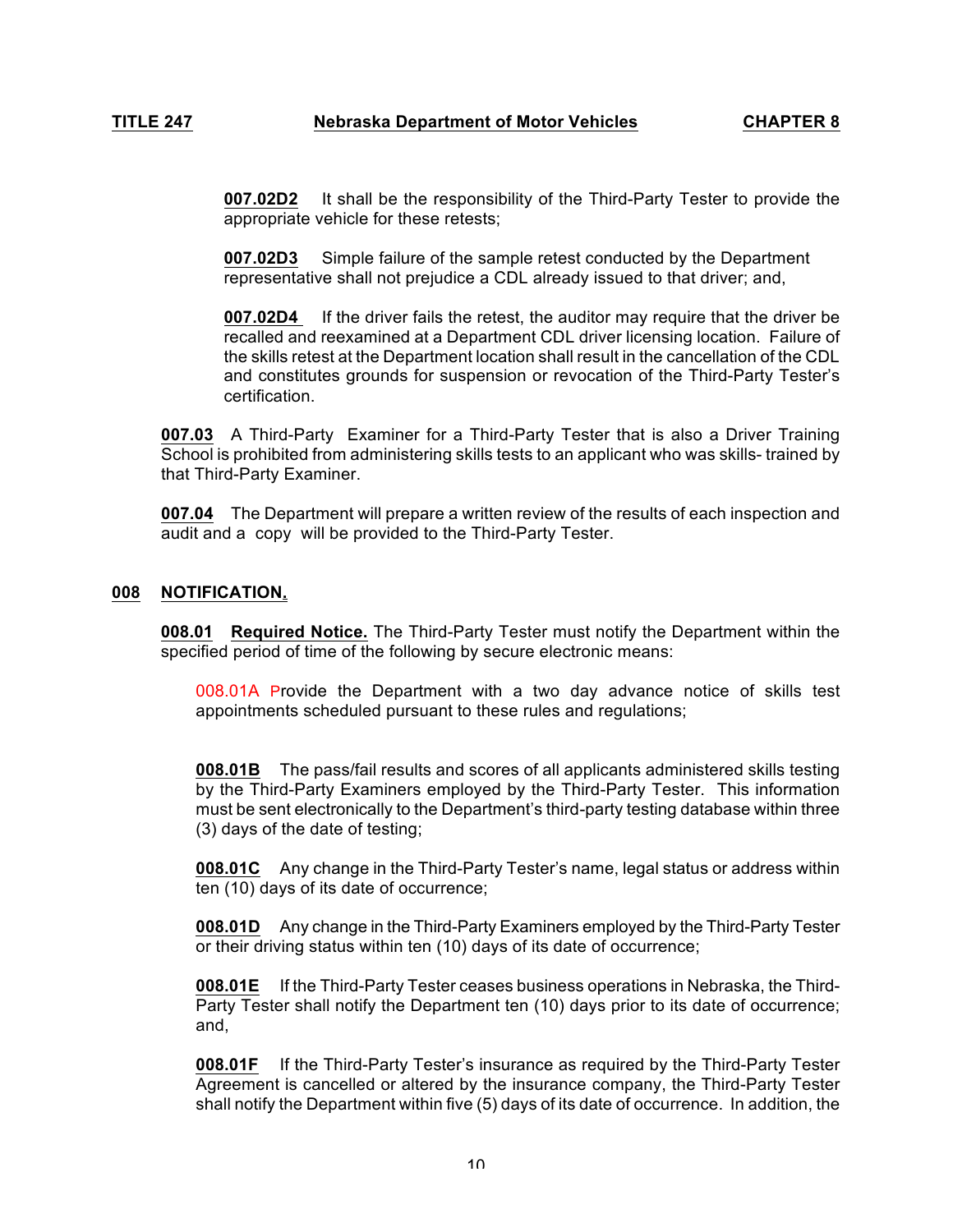Third-Party Tester shall give the Department not less than 30 days' notice before cancellation or alteration of required insurance.

**008.02 Failure to Notify.** Failure to give timely notice to the Department as required constitutes grounds for revocation or suspension of the Third-Party Tester's certificate.

# **009 THIRD-PARTY EXAMINER CERTIFICATION.**

**009.01 Certificate.** An individual, before engaging in or attempting to engage in, thirdparty examination, shall hold a certificate issued or renewed by the Department authorizing the individual to be a Third-Party Examiner for that class of commercial motor vehicle.

**009.02 Requirements for Certification.** Applicants for Third-Party Examiner certificates must comply with the following:

**009.02A** Meet the same qualifications and training standards as State examiners, to the extent necessary to conduct skills test in compliance with 49 CFR Part 383, Subparts G and H;

**009.02B** Be an employee of a Third-Party Tester requesting initial certification or renewal of certification as a Third-Party Examiner;

**009.02C** Have had no violations noted on his or her driving record for which five (5) or more points might be assessed. Additionally, the Third-Party Examiner must have no disqualifications, suspensions, or revocations on his or her driving record within the last five (5) years;

**009.02D** Have had no convictions for driving while under the influence of alcohol or drug offense in connection with motor vehicle use within the previous five (5) years;

**009.02E** Possess a valid Nebraska license or valid license from their state of residence;

**009.02F** Be at least twenty-one (21) years of age;

**009.02G** Have a high school diploma or its equivalent;

**009.02H** Agree to conduct skills test examinations, consisting of ten (10) pre-trip vehicle inspections, ten (10) basic control skills, and ten (10) road tests, of at least ten (10) different applicants per calendar year or, at the discretion of the Department, must either take the refresher training specified in 49 CFR 384.228 or have a State examiner ride along to observe the third party examiner fully administer at least one skills test; **009.02I** Provide the Department with a two day advance notice of skills test appointments scheduled pursuant to 008.01A of these rules and regulations;

**009.02J** Provide the Department with the pass/fail results and scores of each applicant tested within three (3) days of the test date pursuant to 008.01B of these rules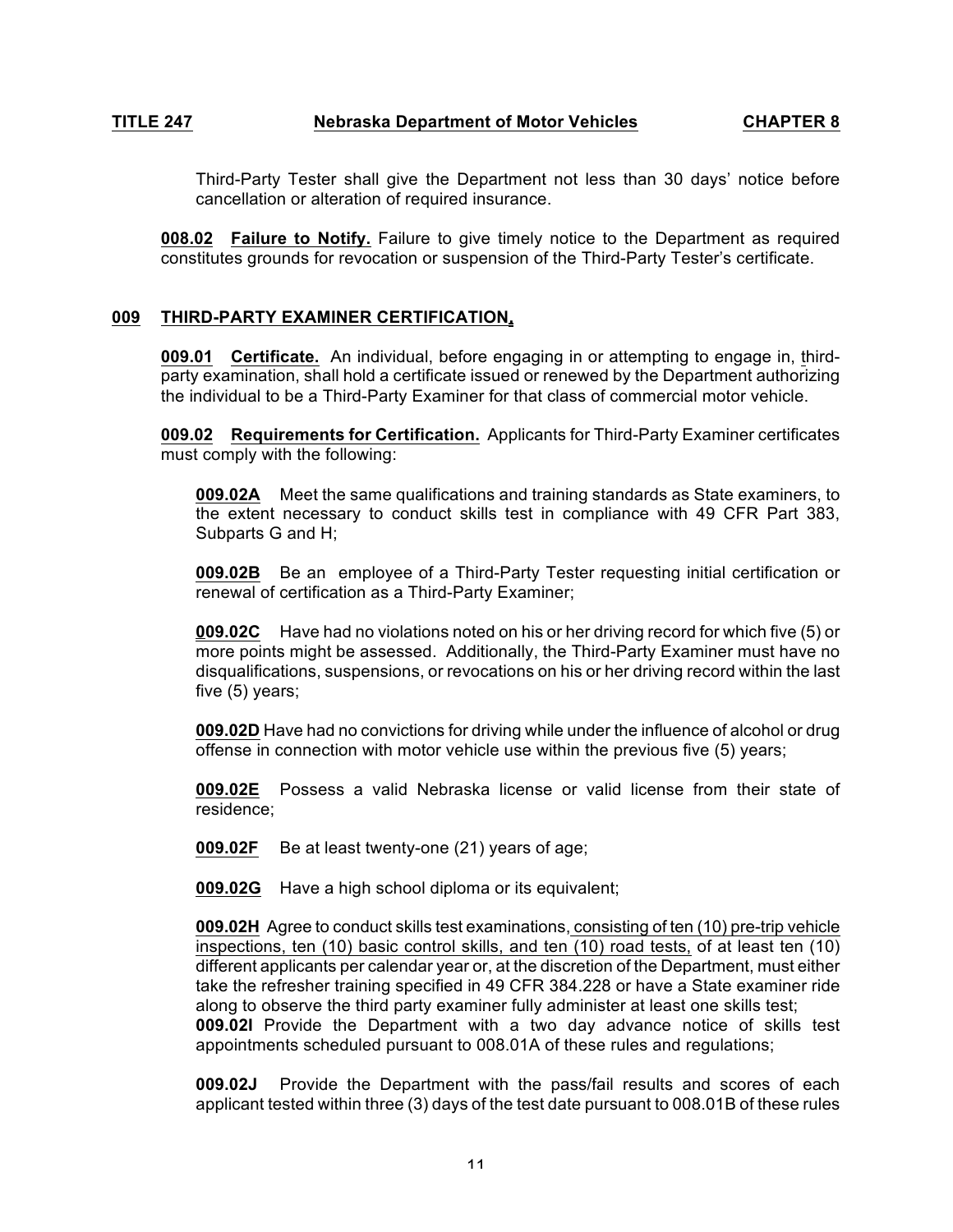and regulations;

**009.02K** Must attend a training course and examination at a minimum of every four (4) years; and,

**009.02L** Must pass a nationwide criminal background check. The Department will deny any applicant whose record contains a felony conviction or any convictions involving fraudulent activities within the last ten (10) years.

**009.03 Application for Certification.** To have a Third-Party Examiner certificate issued, renewed or remain in effect, the individual shall:

**009.03A** Submit a completed application, , and include as a minimum, the following:

**009.03A1** The individual's name, title, current home address, telephone number, email address, date of birth, driver's license number and state of issuance;

**009.03A2** The name, address and telephone number of the individual's employer;

**009.03A3** The name, title, current address, telephone number, and e-mail address of the individual who has been designated the employer's contact person with the Department;

- **009.03A4** Education (high school diploma or equivalent);
- **009.03A5** Signature of the applicant and date; and,

**009.04 Approval.** The Department has thirty (30) days after receipt of an application for certification to deny or approve the application in the form of a written notice. Once certified, the Third-Party Examiner must display the certificate prominently in the office of the Third-Party Tester. The certification to conduct Third-Party Testing shall be valid for two (2) years.

# **010 RENEWALS OF THIRD-PARTY EXAMINER CERTIFICATES.**

**010.01 Expiration.** A Third-Party Examiner Certificate will expire on the second anniversary of its effective date unless renewed.

**010.02 Notice.** At least sixty (60) days prior to expiration, the Department will send to the certified Third-Party Examiner at his or her last known address, a renewal notice which states the following:

**010.02A** The date on which the current certificate expires; and,

**010.02B** The date by which the renewal application must be received by the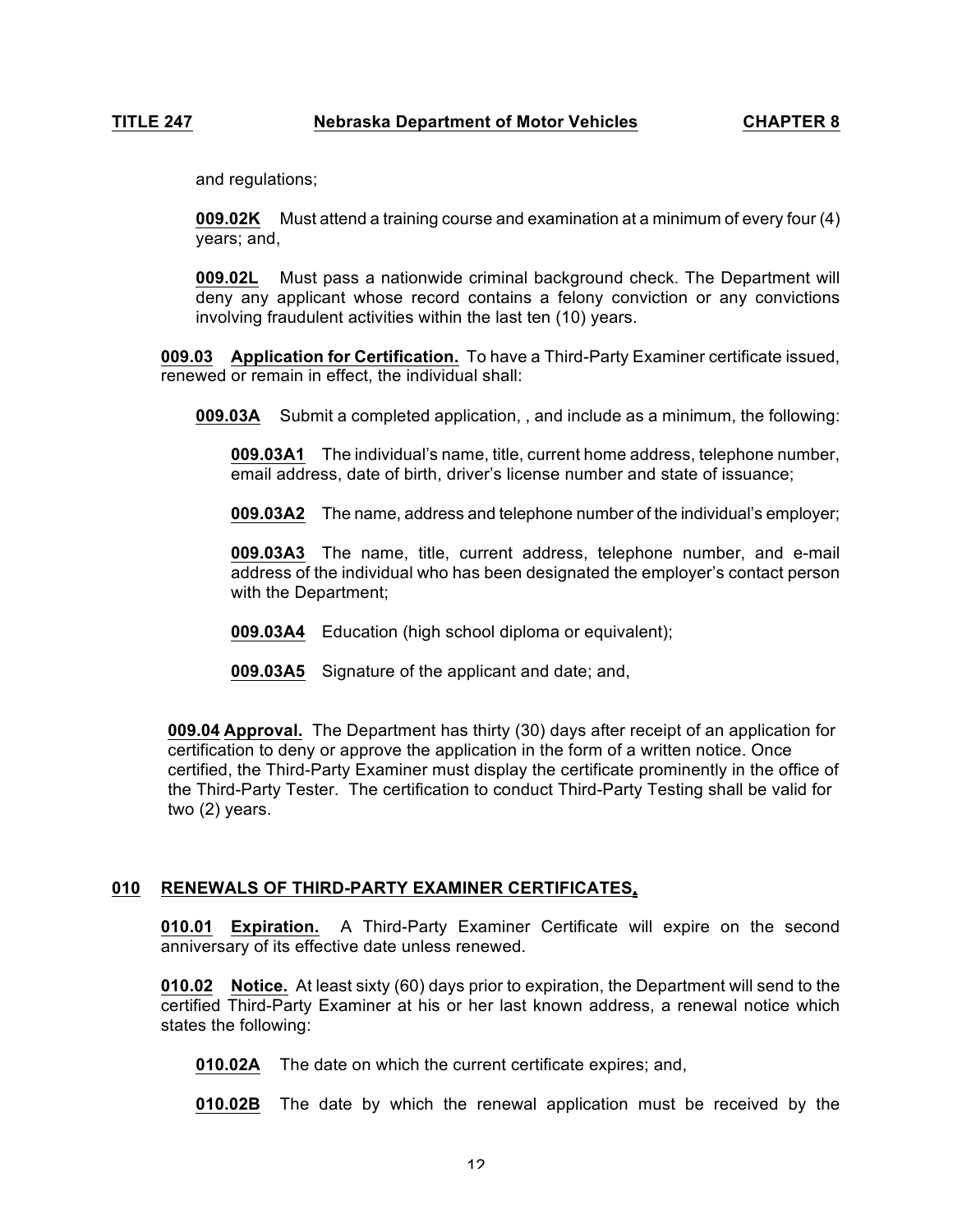Department for the renewal to be issued and mailed before the certificate expires.

**010.03 Submission Date.** Renewal application forms must be submitted to the Department at least thirty (30) days prior to the time the previous certification expires. The Department will not be responsible for the timely issuance of any renewal certificate when the application is not received in the requested manner.

# **011 DENIAL, REFUSAL TO RENEW, SUSPENSION OR REVOCATION OF THIRD-PARTY EXAMINER CERTIFICATE.**

**011.01 Grounds.** The Department may deny, refuse to renew, suspend or revoke a Third-Party Examiner certificate, whether initial or renewed, for any of the following reasons:

**011.01A** Engaging in or attempting to engage in skills testing without a certificate;

**011.01B** Fraud, forgery or misrepresentation in an application;

**011.01C** Failure to provide the Department with a two day advance notice of skills test appointments scheduled pursuant to 008.01A of these rules and regulations;

**011.01D** Failure to provide the Department with the pass/fail results and scores of each applicant tested within three (3) days of the test date pursuant to 008.01B of these rules and regulations;

**011.01E** Failure at any time to comply with the Motor Vehicle Operator's License Act or the rules and regulations adopted and promulgated by the Department under that Act;

**011.01F** During the prior five (5) years, the Third-Party Examiner must have no violations noted on his or her driving record for which five (5) or more points might be assessed. Additionally, the Third-Party Examiner must have no disqualifications, suspensions or revocations on his or her driving record within the last five (5) years,

**011.01G** Have had no convictions for driving while under the influence of alcohol or drug offense in connection with motor vehicle use within the previous five (5) years;

**011.01H** Immoral or dishonorable conduct evidencing unfitness or lack of proficiency to act as a Third-Party Examiner;

**011.01I** Fraud, forgery or misrepresentation in completion of any documents relating to the skills test;

**011.01J** Failure to complete training review courses or additional training as required by the Department;

**011.01K** Failure to conduct skills test examinations, consisting of ten (10) pre-trip vehicle inspections, ten (10) basic control skills, and ten (10) road tests, of at least ten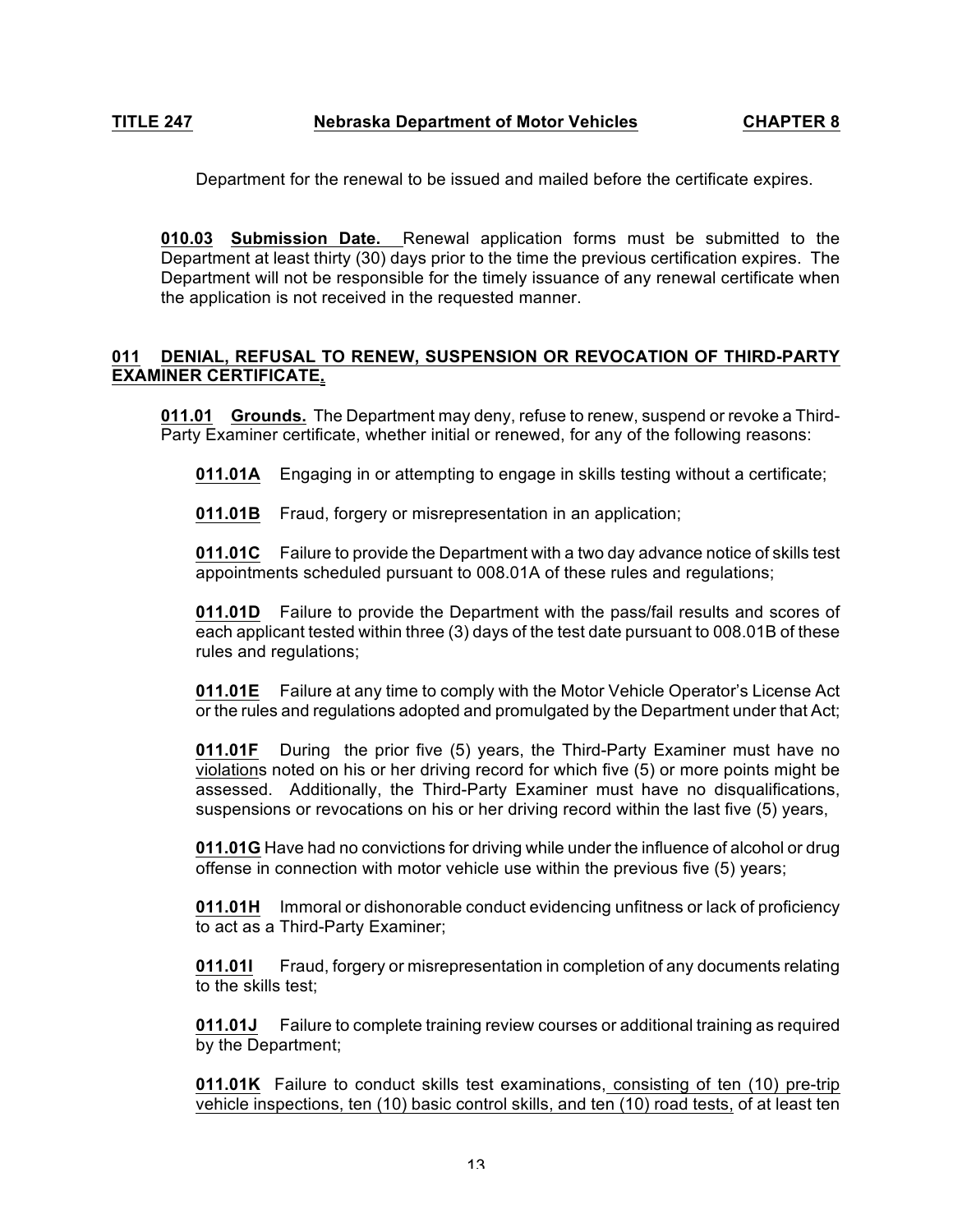(10) different applicants per calendar year;

**011.01L** Failure to attend a refresher training course and examination at a minimum of every four (4) years;

**011.01M** Failure to pass a nationwide criminal background check. The Department will deny any applicant whose record contains a felony conviction or any convictions involving fraudulent activities within the last ten (10) years; and,

**011.01N** Any other cause adversely reflecting on the Third-Party Examiner's fitness or capacity to administer skills testing.

# **012 TRAINING REQUIREMENTS FOR THIRD-PARTY EXAMINERS.**

**012.01 Initial Training Course.** To have a Third-Party Examiner certificate issued, the Third-Party Examiner applicant shall submit a completed application (DMV 06-59) within sixty (60) days of completing the initial training course. If the application is not submitted prior to the deadline, the Department may require the applicant to retake the initial training course before proceeding with the application process.

**012.01A** Third-Party Examiners who have had their Third-Party Examiner certificates suspended or revoked will be required to retake the initial training course before proceeding with the application process.

**012.02 Retraining or Additional Training.** Must attend a refresher training course and pass examinations, as determined by the Department, at a minimum of every four (4) years.

**012.03 Notification.** The Department shall notify Third-Party Examiners of any retraining or additional training requirements in writing or by e-mail to the last known address or e-mail address of the Third-Party Examiner, as well as the date by which retraining or additional requirements must be completed to maintain certification as a Third-Party Examiner.

# **013 TRAINING COURSE APPROVAL.**

**013.01 Approval Requirements.** All Third-Party Examiner training or review courses, including lectures, seminars, course materials and other instructional programs, must be reviewed and approved by the Department before they are approved. Applicants for course approval must comply with the following:

**013.01A** The application and curriculum described in 013.05 of these rules and regulations must be submitted at least thirty (30) days prior to the date on which the course is to be given;

**013.01B** Courses must be taught by individuals with education or experience that is appropriate for the subject matter presented;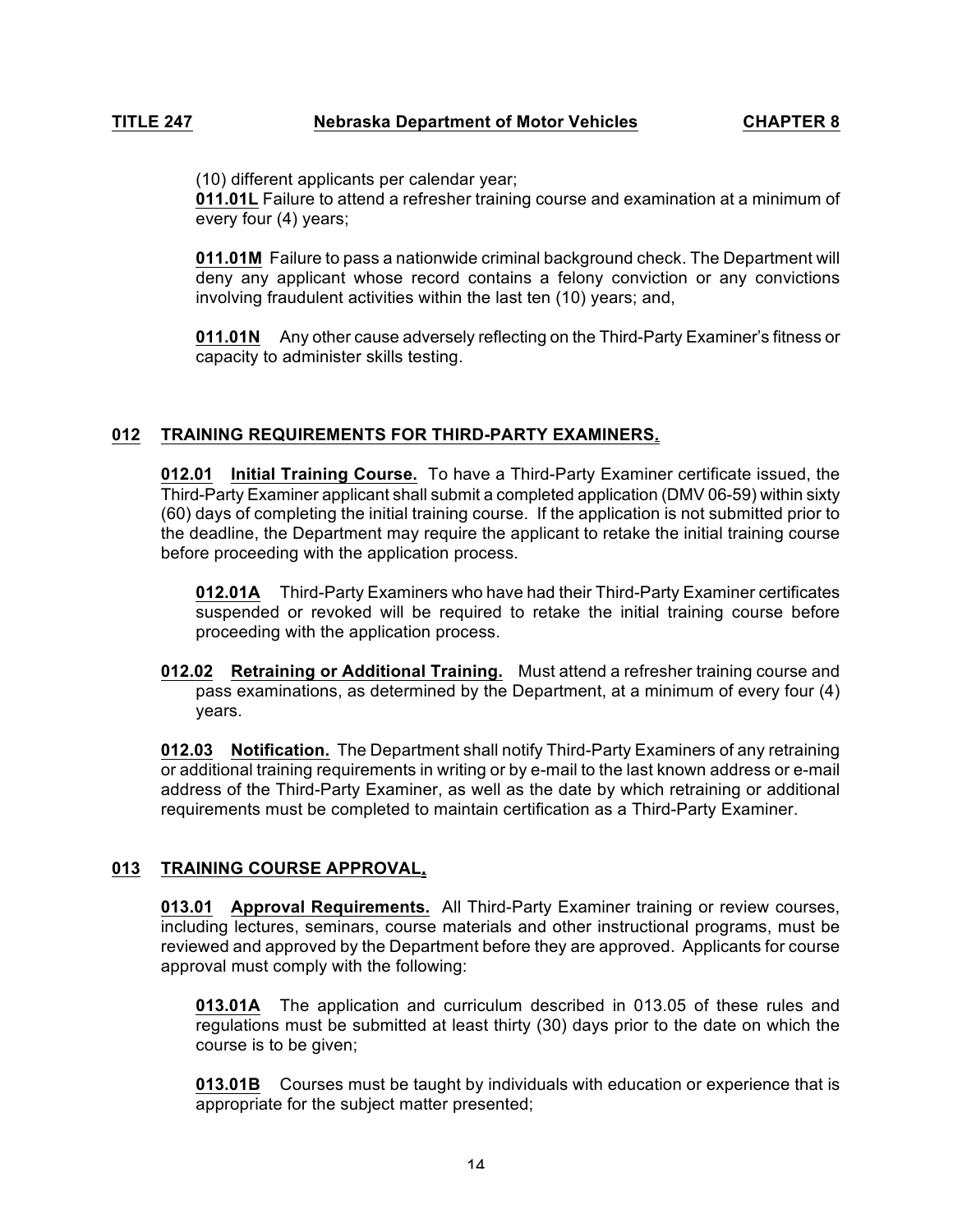**013.01C** The sponsor must ensure that an individual attends all course presentations and passes examinations with a score of at least eighty percent (80%) for successful course completion;

**013.01D** All Third-Party Examiners must meet the same qualification and training standards as State examiners, to the extent necessary to conduct skills test in compliance with 49 CFR Part 383, Subparts G and H;

**013.01E** The sponsor must provide a training site to accommodate students comfortably, adequately, and safely , including:

**013.01E1** A comfortable, air conditioned, controlled lighting classroom with ample working and testing space for twelve (12) students and several observers; and,

**013.01E2** Ready access to restrooms, refreshment and eating facilities.

013.01E3 A computer lab to administer all written examinations proctored by an employee of the sponsor.

**013.01F** All training sites must be approved by the Department and,

**013.01G** The sponsor must provide the following equipment to be used in training:

**013.01G1** Viewgraph projection equipment and screen; chalk boards or other marking boards; and,

**013.01G2** Striping equipment, pavement paint, tape measures, string chalk, and traffic cones for laying out the basic control skills test.

**013.02 Documentation of Course Completion.** The sponsor must document an individual's successful completion of a course in a numbered certificate approved by the Department, to be given to the individual no later than fifteen (15) days following the date of the final examination. The certificate shall state the following:

**013.02A** The student's name;

**013.02B** The dates that the course was attended;

**013.02C** That the student successfully completed the training and passed the final examination including all final test segment scores; and,

**013.02D** The class(es) of vehicle(s) for which the student was trained to examine.

**013.03 List to Department.** The sponsor must submit the information specified in 013.02 to the Department by secure electronic means containing a list of students completing each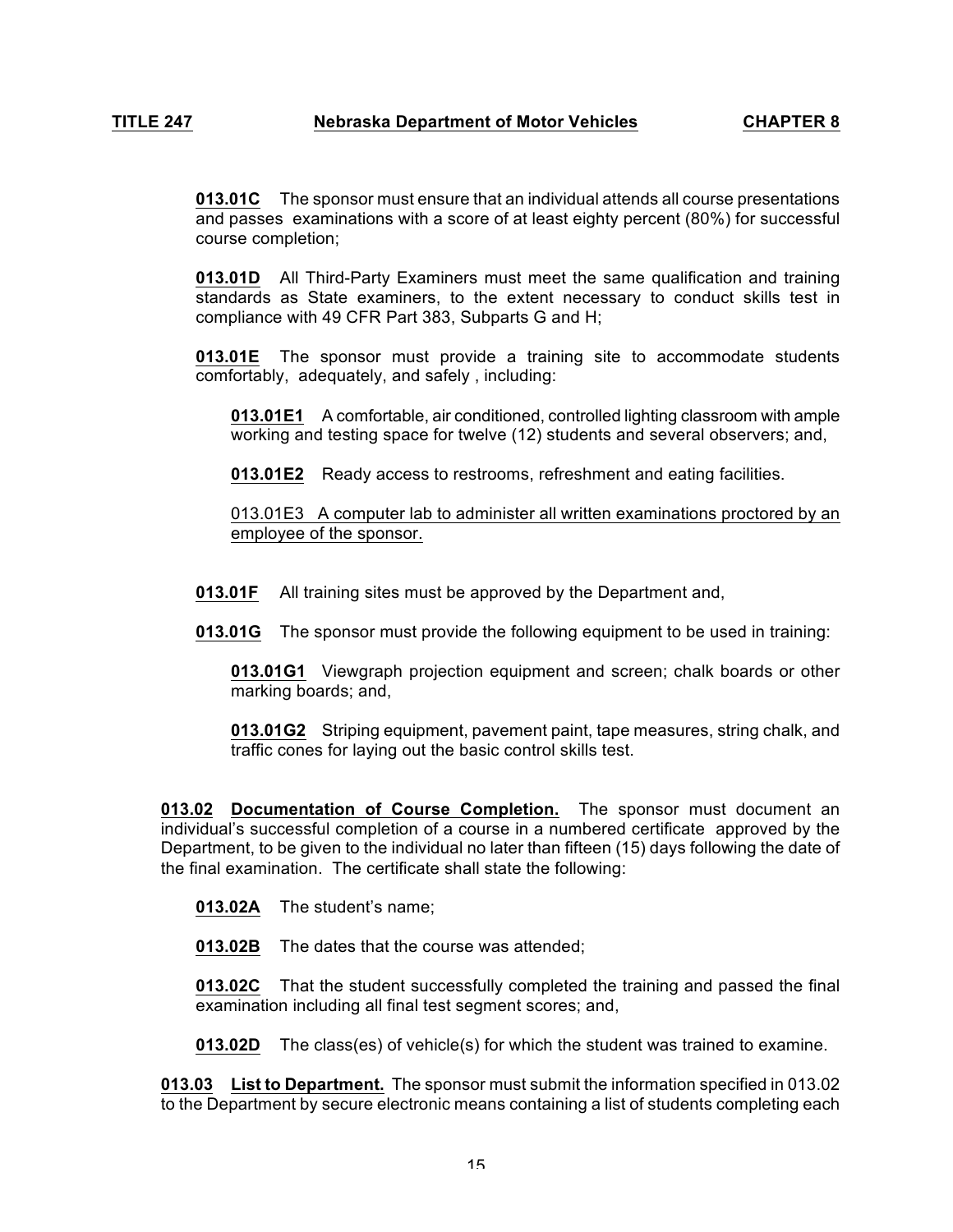training course with their certificate numbers and signed by the administrator of the course. The list shall be submitted no later than fifteen (15) days after the date of the final examination.

**013.04 Correspondence.** No correspondence courses will be approved by the Department.

**013.05 Application for Approval.** To apply for approval of a Third-Party Examiner training or review course, the sponsor shall submit the original of a completed application, DMV Form 06-77, and provide the following:

- **013.05A** The sponsor's name, address and phone number;
- **013.05B** The title of the course;
- **013.05C** The class(es) of vehicle(s) for which the training is intended;

**013.05D** Whether the course is initial, review or additional training;

**013.05E** The location(s) at which the training is intended to take place;

**013.05F** The dates or time period over which the training will be presented and the frequency with which it will be offered:

**013.05G** A list of the individuals who will present the course, including their experience, education and other qualifications;

**013.05H** The maximum number of students to be enrolled in each presentation of the training;

**013.05I** The proposed charge for the training;

**013.05J** A list of all course materials, including, but not limited to, handouts, student manuals, instructor notebooks;

**013.05K** A training schedule showing daily assignments for each instructional group, location of instruction and required vehicles;

**013.05L** A copy of the road test route used for training and which incorporates all required characteristics for CDL road testing; and,

**013.05M** The signature of the administrator of the sponsor making application.

**013.06 Approval.** Within thirty (30) days of receipt of a complete application, the Department will approve or deny the application in the form of a written notice to the applicant.

**013.07 Reapproval.** Once approval for a Third-Party Examiner training course has been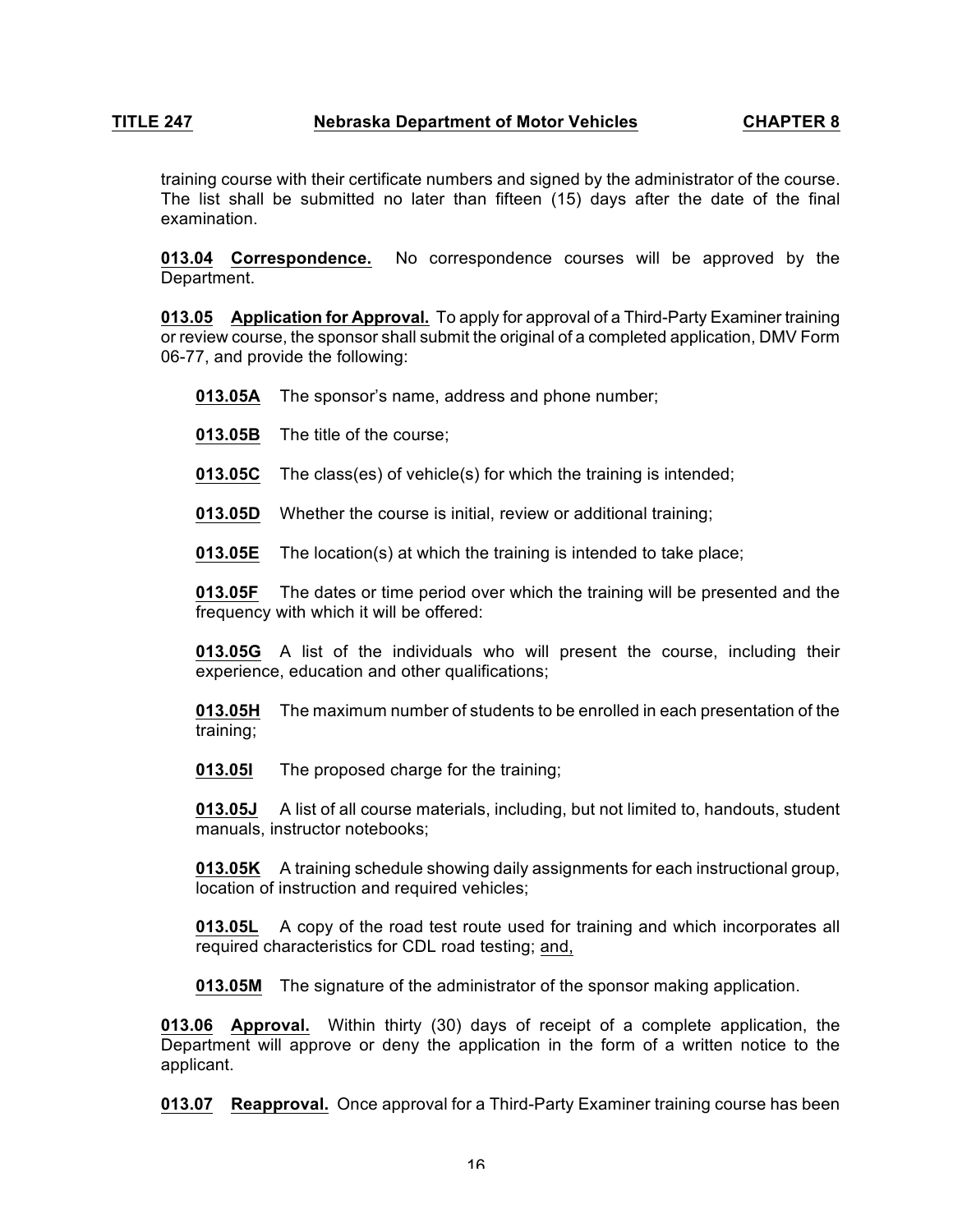granted, the Department need not reapprove a course for each occasion it is administered, but will make an annual determination of whether or not to extend training course approval. The sponsor of an approved course shall submit the following information to the Department annually on the anniversary of course approval:

**013.07A** Any updates to course materials;

**013.07B** A summary of any alterations or modifications to previously submitted information; and,

**013.07C** A report to include the frequency with which the course was given and the numbers attending.

**013.08 Denial, Suspension or Revocation of Approval.** The Department may deny, suspend or revoke approval of a Third-Party Examiner training course for failure to meet the requirements of the Motor Vehicle Operator's License Act or the provisions of these rules and regulations.

# **014 INCOMPLETE OR DEFICIENT APPLICATIONS.**

**014.01 Notice.** If an application is deficient or incomplete, the Department will notify the applicant of the information necessary to complete the application and retain the application submitted pending receipt of the additional information.

**014.02 Time to Correct Deficient or Incomplete Applications.** The applicant has fifteen (15) days after notification by the Department to provide the information necessary to complete the application. If the Department has not received the information within fifteen (15) days, the application will be returned to the applicant along with the submitted fee.

# **015 APPEAL.**

**015.01 Hearing.** Upon suspension, revocation, cancellation or denial of the issuance of a certificate for a Third-Party Tester or Third-Party Examiner, the Director shall notify in writing and, upon written request, shall afford the Third-Party Tester or Third-Party Examiner a hearing.

**015.02 Stay.** Upon receipt of a written request, and upon good showing by the Third-Party Tester or Third-Party Examiner, the Director may stay the administrative order pending an administrative hearing on the matter.

**015.03 Administrative Procedure Act.** Any action taken by the Department to cancel, suspend, revoke or refuse to issue or renew a certification for a Third-Party Tester or Third-Party Examiner shall comply with the Administrative Procedure Act.

**015.04 Adoption of Attorney General's Model Rules.** All hearings will be held in conformance with Title 53 Nebraska Administrative Code, Chapter 4 of the Nebraska